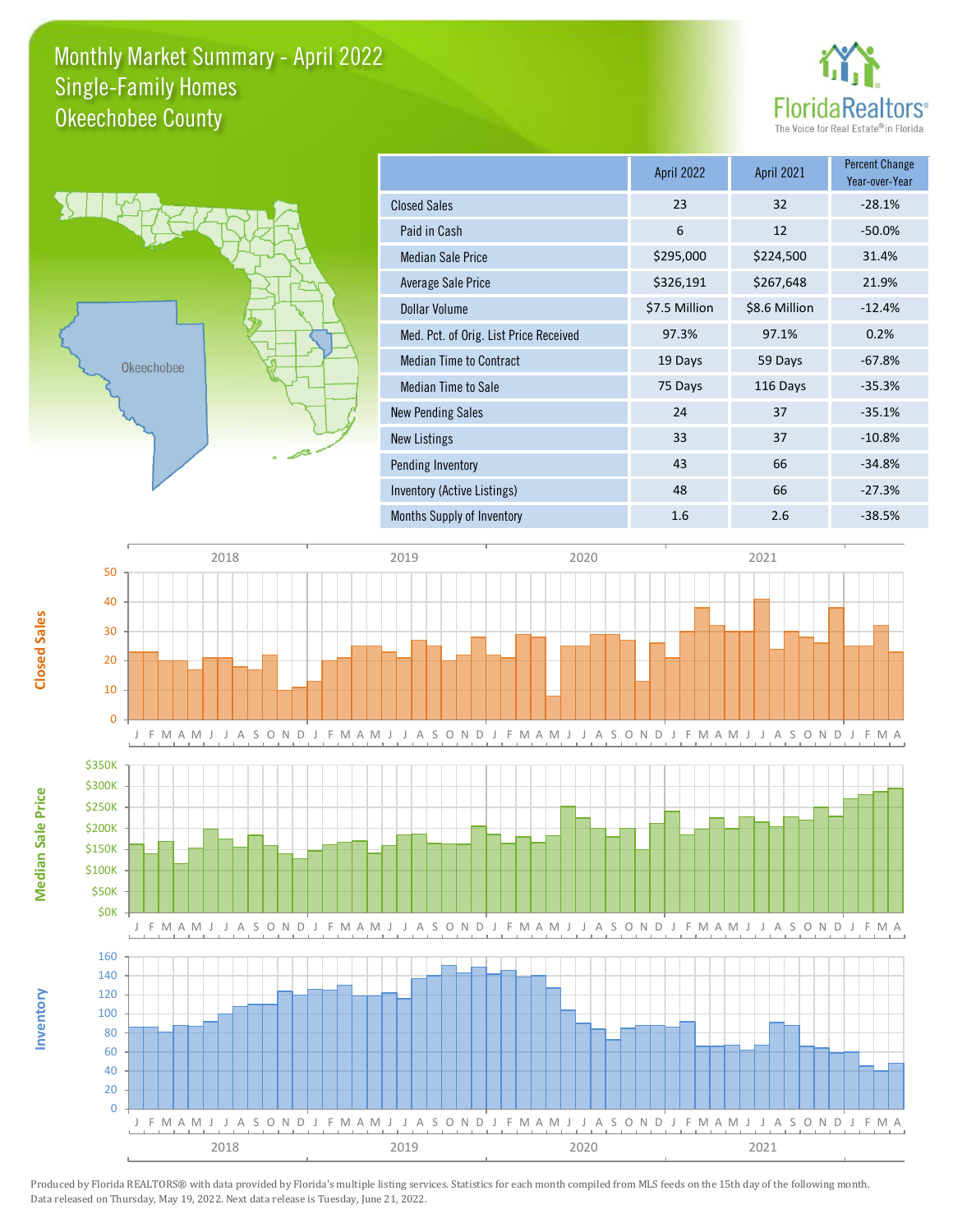## Monthly Distressed Market - April 2022 Okeechobee County Single-Family Homes





Produced by Florida REALTORS® with data provided by Florida's multiple listing services. Statistics for each month compiled from MLS feeds on the 15th day of the following month. Data released on Thursday, May 19, 2022. Next data release is Tuesday, June 21, 2022.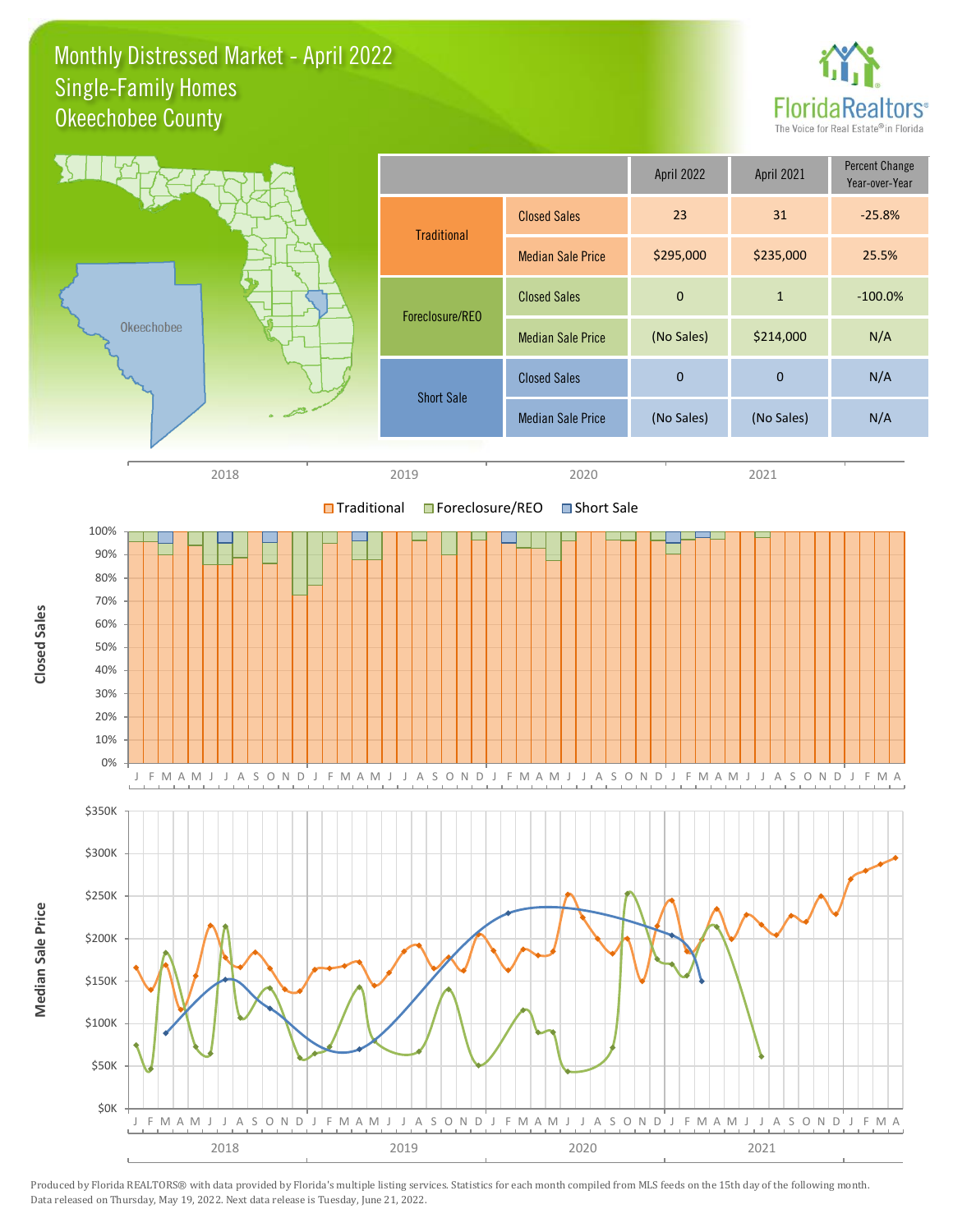## Monthly Market Summary - April 2022 Okeechobee County Townhouses and Condos





**Inventory**

**Median Sale Price**

**Median Sale Price** 

**Closed Sales**

|                                        | <b>April 2022</b> | <b>April 2021</b> | <b>Percent Change</b><br>Year-over-Year |
|----------------------------------------|-------------------|-------------------|-----------------------------------------|
| <b>Closed Sales</b>                    | $\mathbf{1}$      | $\overline{2}$    | $-50.0%$                                |
| Paid in Cash                           | $\mathbf{1}$      | $\mathbf{1}$      | 0.0%                                    |
| <b>Median Sale Price</b>               | \$135,000         | \$98,750          | 36.7%                                   |
| <b>Average Sale Price</b>              | \$135,000         | \$98,750          | 36.7%                                   |
| <b>Dollar Volume</b>                   | \$135,000         | \$197,500         | $-31.6%$                                |
| Med. Pct. of Orig. List Price Received | 100.0%            | 92.5%             | 8.1%                                    |
| <b>Median Time to Contract</b>         | 7 Days            | 191 Days          | $-96.3%$                                |
| <b>Median Time to Sale</b>             | 38 Days           | 217 Days          | $-82.5%$                                |
| <b>New Pending Sales</b>               | $\mathbf{1}$      | $\overline{2}$    | $-50.0%$                                |
| <b>New Listings</b>                    | $\overline{2}$    | $\mathbf{1}$      | 100.0%                                  |
| <b>Pending Inventory</b>               | $\mathbf{1}$      | $\mathbf 0$       | N/A                                     |
| Inventory (Active Listings)            | $\overline{2}$    | $\overline{4}$    | $-50.0%$                                |
| <b>Months Supply of Inventory</b>      | 1.8               | 8.0               | $-77.5%$                                |



Produced by Florida REALTORS® with data provided by Florida's multiple listing services. Statistics for each month compiled from MLS feeds on the 15th day of the following month. Data released on Thursday, May 19, 2022. Next data release is Tuesday, June 21, 2022.